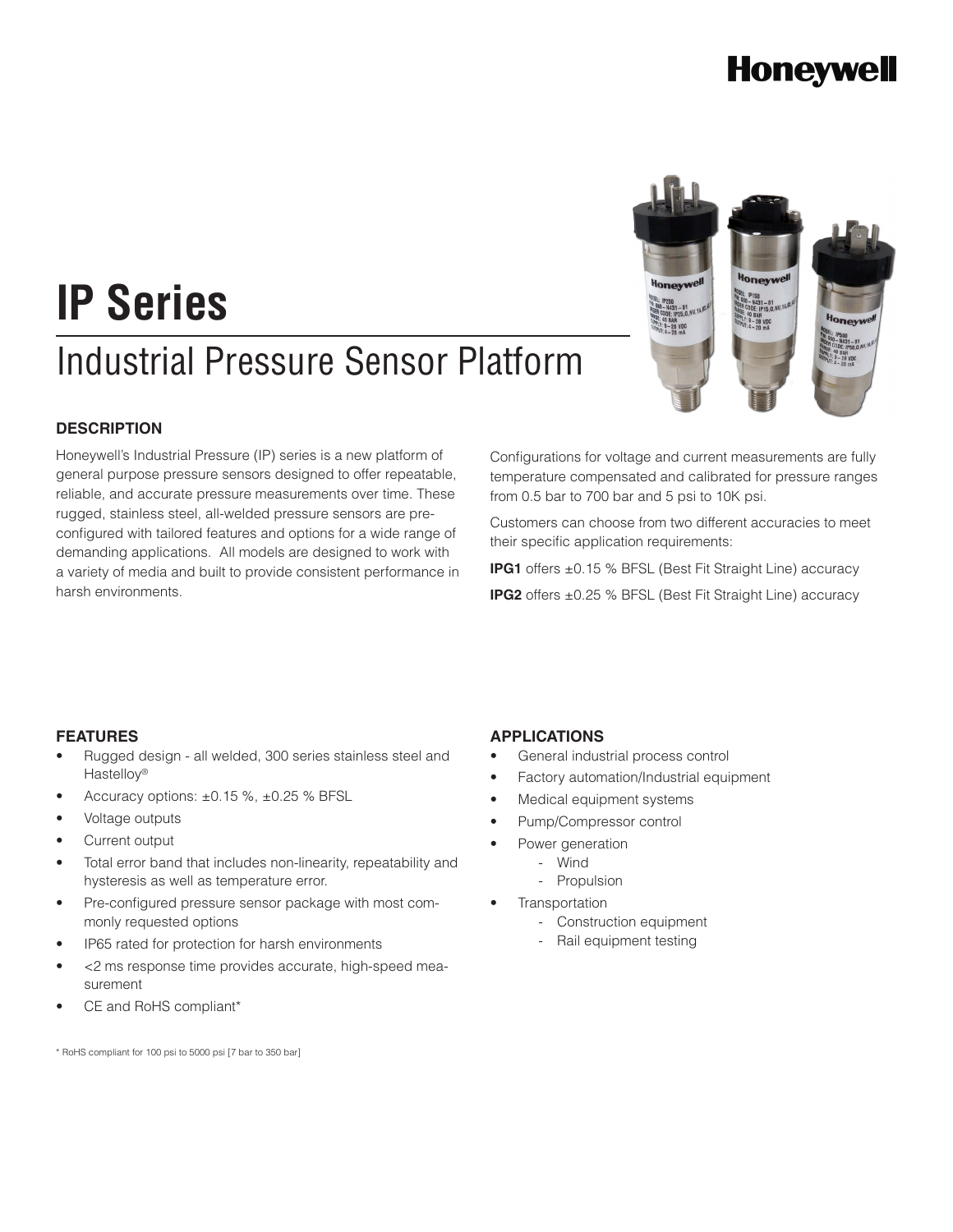### **TABLE 1. PRESSURE RANGE SPECIFICATIONS (AT 25 °C [77 °F])**

| psi (gauge)    |      |      |      |      |       |      |       |      |       |       |       |       |
|----------------|------|------|------|------|-------|------|-------|------|-------|-------|-------|-------|
| Pressure       | 5    | 10   | 15   | 25   |       | 30   |       | 50   |       | 75    | 100   | 150   |
| Proof pressure | 20   | 40   | 60   | 100  |       | 120  |       | 200  |       | 300   | 400   | 450   |
| Burst pressure | 1000 | 1000 | 1000 | 1000 |       | 1000 |       | 1000 |       | 1000  | 1000  | 1500  |
| psi (gauge)    |      |      |      |      |       |      |       |      |       |       |       |       |
| Pressure       | 200  | 250  | 500  | 750  | 1000  |      | 1500  |      | 3000  | 5000  | 7500  | 10000 |
| Proof pressure | 600  | 750  | 1500 | 2250 | 2000  |      | 3000  |      | 6000  | 7500  | 15000 | 15000 |
| Burst pressure | 2000 | 2500 | 5000 | 7500 | 10000 |      | 15000 |      | 30000 | 30000 | 15000 | 15000 |

| bar (gauge)    |     |     |     |     |     |     |     |     |                                |
|----------------|-----|-----|-----|-----|-----|-----|-----|-----|--------------------------------|
| Pressure       | U.5 |     |     | 3.5 |     |     | 10  | 16  | 25                             |
| Proof pressure |     |     |     | 4   | 16  | 28  | 30  | 48  | $\overline{\phantom{a}}$<br>75 |
| Burst pressure | 100 | 100 | 100 | 100 | 100 | 100 | 100 | 160 | 250                            |
|                |     |     |     |     |     |     |     |     |                                |

| bar (gauge)    |     |     |      |      |      |      |      |
|----------------|-----|-----|------|------|------|------|------|
| Pressure       | 40  | 60  | 100  | 160  | 250  | 350  | 700  |
| Proof pressure | 80  | 120 | 200  | 320  | 500  | 700  | 1000 |
| Burst pressure | 400 | 600 | 1000 | 1600 | 2068 | 2068 | 1000 |

### **TABLE 2. PHYSICAL AND ENVIRONMENTAL SPECIFICATIONS**

| <b>Parameter</b>                      | <b>Characteristic</b>                                                        |
|---------------------------------------|------------------------------------------------------------------------------|
| Material in contact with media        | Port: 300 Series stainless steel, Hastelloy®                                 |
| <b>Housing material</b>               | 300 Series stainless steel                                                   |
| Weight                                |                                                                              |
| 100 psi to 5000 psi                   | 158 g [5.6 oz] (1/4 BSP port with DIN 43650)                                 |
| 5 psi to 75 psi and 7500 psi to 10000 | 186 g [6 oz] (1/4 BSP port with DIN 43650)                                   |
| psi (0.5 bar to 3.5 bar, 700 bar)     |                                                                              |
| <b>Shock</b>                          | 100 g peak $[11$ ms                                                          |
| <b>Vibration</b>                      | MIL-STD-810C, Figure 514.2-5, Curve AK, Table 514.2-V, Random Vibration Test |
|                                       | [overall g rms = $20.7$ min.]                                                |
| Compensated temperature range         |                                                                              |
| 100 psi to 5000 psi                   | -10 °C to 85 °C [14 °F to 185 °F]                                            |
| 5 psi to 75 psi and 7500 psi to 10000 | 4 °C to 60 °C [40 °F to 140 °F]                                              |
| psi (0.5 bar to 3.5 bar, 700 bar)     |                                                                              |
| Operating & storage temperature range | -40 °C to 125 °C [-40 °F to 257 °F]                                          |
| <b>Approvals</b>                      | CE, ROHS* (*RoHS compliant for 100 psi to 5000 psi [7 bar to 350 bar])       |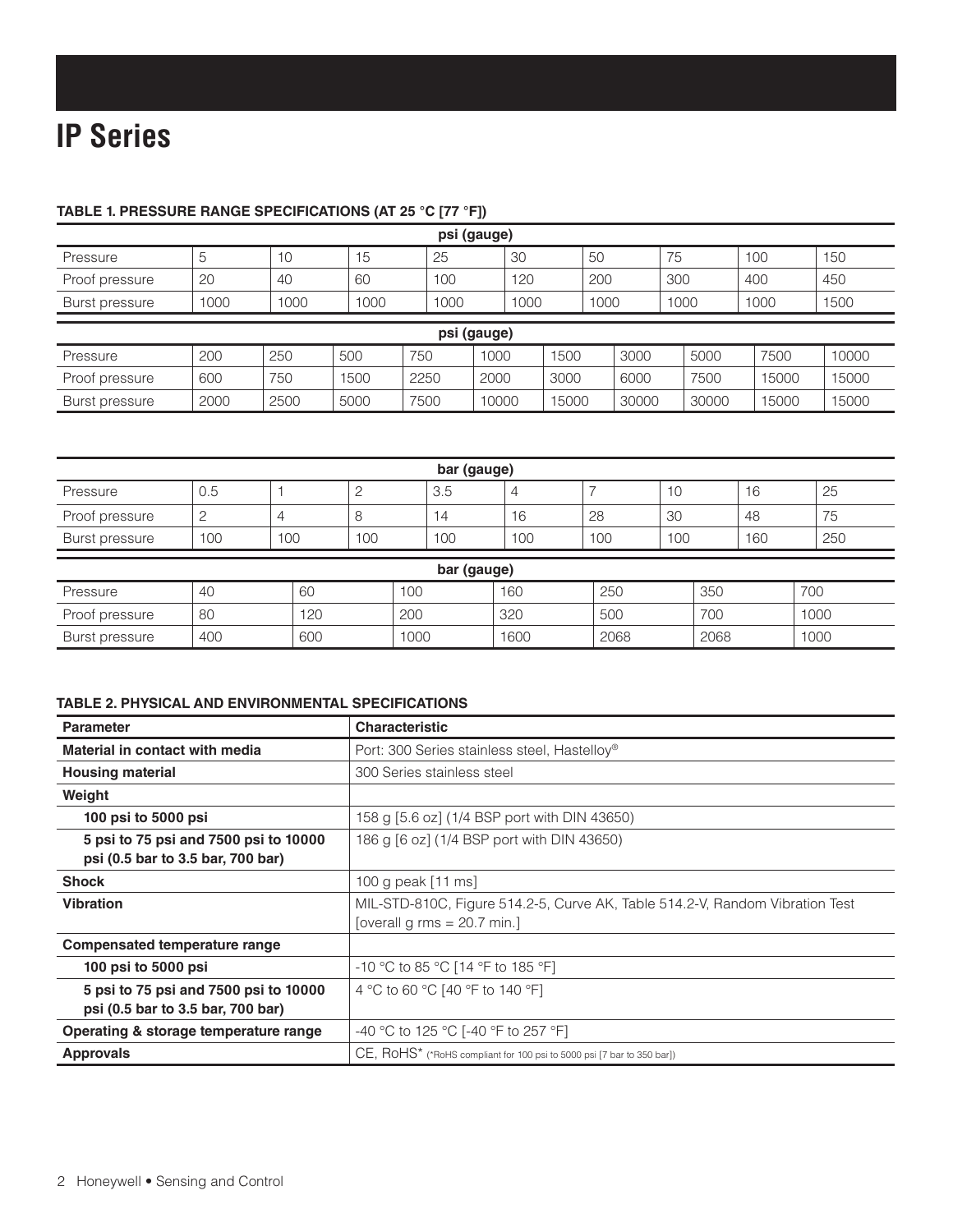### Industrial Pressure Sensor Platform

### **TABLE 3. ELECTRICAL SPECIFICATIONS (AT 25 °C [77 °F] AND A RATED EXCITATION UNLESS OTHERWISE NOTED)**

| <b>Parameter</b>              | Current               | <b>Requlated</b>               | <b>Requlated</b>           |
|-------------------------------|-----------------------|--------------------------------|----------------------------|
| Zero output                   | 4 mA                  | $0.25$ Vdc                     | $0.5$ Vdc                  |
| Full scale span (FSS)         | 16 mA (4 mA to 20 mA) | 10 Vdc (0.25 Vdc to 10.25 Vdc) | 4 Vdc (0.5 Vdc to 4.5 Vdc) |
| <b>Excitation</b>             | 9.5 Vdc to 30 Vdc     | 14 Vdc to 30 Vdc               | 7 Vdc to 30 Vdc            |
| <b>Supply current</b>         | N/A                   | 5 mA typ. (17 mA max.)         | 5 mA typ. (17 mA max.)     |
| Source (nominal)              | N/A                   | l mA                           | 1 mA                       |
| Sink (nominal)                | N/A                   | 1 mA at zero output            | 1 mA at zero output        |
| <b>Supply rejection ratio</b> | 90 dB                 | 90 dB                          | 90 dB                      |
| <b>Output impedance</b>       | N/A                   | $25 \Omega$ max.               | $25 \Omega$ max.           |

#### **TABLE 4. PERFORMANCE SPECIFICATIONS (AT 25 °C [77 °F] AND A RATED EXCITATION UNLESS OTHERWISE NOTED)**

| <b>Parameter</b>              | <b>Characteristic</b>                  |
|-------------------------------|----------------------------------------|
| <b>Response time</b>          | $<$ 2 ms                               |
| Accuracy <sup>1</sup>         | $\pm 0.15$ % BFSL<br>$\pm 0.25$ % BFSL |
| Total error band <sup>2</sup> | $\pm 2$ % FS                           |

#### **Notes:**

1. Includes pressure non-linearity (BFSL), pressure hysteresis and non-repeatability. Thermal errors are not included.

2. Includes zero error, span error, thermal effect on zero, thermal effect on span, thermal hysteresis, pressure-non-linearity, pressure hysteresis and non-repeatability

#### **LISTINGS**

These are examples of common configurations that are available. Please refer to the "Nomenclature and Order Guide" in the data sheet for all possible product configurations. Order via Test and Measurement's web site http://measurementsensors.honeywell.com or call our Inside Sales Team +1 614-850-5000 or 1-800-848-6564.

| Order codes                    | <b>Description</b>                                                                                                              |
|--------------------------------|---------------------------------------------------------------------------------------------------------------------------------|
| <b>IPG1BR,1BA, 2Y, 5F, 6M</b>  | Model IP, 0.15 % accuracy, 100 psi, -10 °C to 85 °C [14 °F to 185 °F], 4 mA to 20 mA, 1/4 B Female, DIN 43650 con-<br>nector    |
| <b>IPG1CN,1BA, 2Y, 5F, 6M</b>  | Model IP, 0.15 % accuracy, 250 psi,, -10 °C to 85 °C [14 °F to 185 °F], 4 mA to 20 mA, 1/4 B Female, DIN 43650 con-<br>nector   |
| <b>IPG1BR,1BA, 2AC, 5F, 6M</b> | Model IP, 0.15 % accuracy, 100 psi, -10 °C to 85 °C [14 °F to 185 °F], 0.5 Vdc to 4.5 Vdc, 1/4 B Female, DIN 43650<br>connector |
| <b>IPG1CN,1BA, 2AC, 5F, 6M</b> | Model IP, 0.15 % accuracy, 250 psi, -10 °C to 85 °C [14 °F to 185 °F], 0.5 Vdc to 4.5 Vdc, 1/4 B Female, DIN 43650<br>connector |
| <b>IPG1NB,1BA, 2Y, 5F, 6M</b>  | Model IP, 0.15 % accuracy, 7 bar, -10 °C to 85 °C [14 °F to 185 °F], 4 mA to 20 mA, 1/4 B Female, DIN 43650 con-<br>nector      |
| <b>IPG1NY,1BA, 2Y, 5F, 6M</b>  | Model IP, 0.15 % accuracy, 16 bar, -10 °C to 85 °C [14 °F to 185 °F], 4 mA to 20 mA, 1/4 B Female, DIN 43650 con-<br>nector     |
| <b>IPG1NB,1BA, 2AC, 5F, 6M</b> | Model IP, 0.15 % accuracy, 7 bar, -10 °C to 85 °C [14 °F to 185 °F], 0.5 Vdc to 4.5 Vdc, 1/4 B Female, DIN 43650 con-<br>nector |
| <b>IPG1NY,1BA, 2AC, 5F, 6M</b> | Model IP, 0.15 % accuracy, 16 bar, -10 °C to 85 °C [14 °F to 185 °F], 0.5 Vdc to 4.5 Vdc, 1/4 B Female, DIN 43650<br>connector  |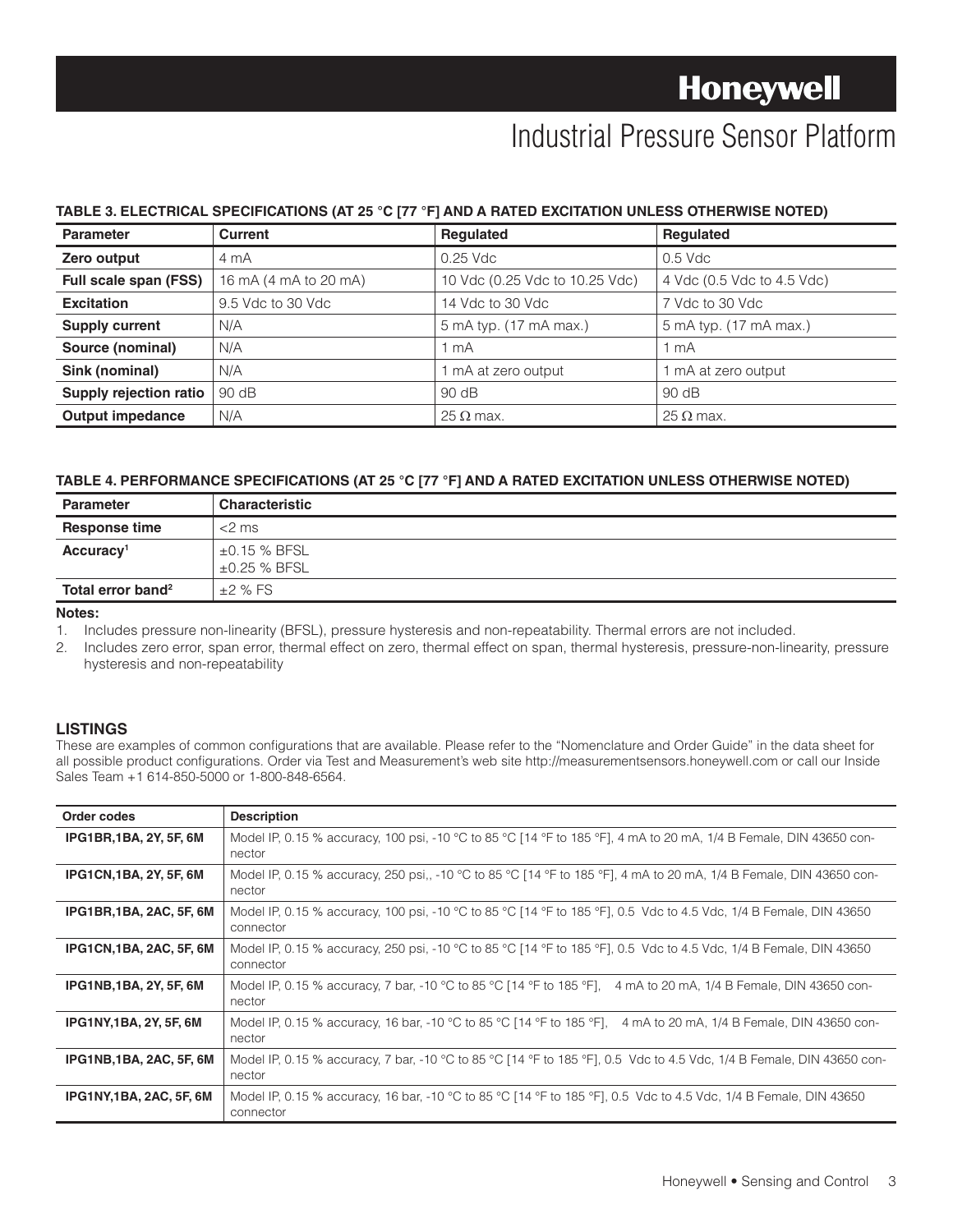## **IP Series**

### **ORDER CODE NOMENCLATURE**

| <b>IPG1BR</b><br>Order code    | 1BA, 2Y, 5F, 6M<br>Options code |                |                   |                                                                                                                                                    |                                                                      |                                                              |                                 |
|--------------------------------|---------------------------------|----------------|-------------------|----------------------------------------------------------------------------------------------------------------------------------------------------|----------------------------------------------------------------------|--------------------------------------------------------------|---------------------------------|
| <b>IPG</b><br>Pressure<br>Type | 1<br>Accuracy                   | <b>BR</b>      | Range             | 1BA<br>Temperature<br>Compensation                                                                                                                 | 2Y<br>Electrical<br>Output                                           | <b>5F</b><br>Pressure<br>Connection                          | 6M<br>Electrical<br>Termination |
| <b>IPG</b> Gauge               | 0.15%<br>1                      | AT 5 psi       | MD 0.5 bar        | 1 BA <sup>-10</sup> °C to 85 °C<br>[14 °F to 185 °F]                                                                                               | <b>2AC</b> $^{0.5 \text{ Vdc to}}_{4.5 \text{ Vdc,}}$<br>CE approved | 5B $^{1/4$ in-18 NPT                                         | DIN 43650<br><b>6M</b> standard |
|                                | $\mathbf{2}$<br>0.25%           | $AV$ 10 psi    | $ME$ 1 bar        | 1 AK <sup>4</sup> °C to 60 °C<br>[40 °F to 140 °F]                                                                                                 | 0.25 Vdc to<br>10.25 Vdc,<br>CE approved<br>2AD                      | 5D $\frac{7/16 \text{in} \cdot 20 \text{ UNF}}{\text{male}}$ | DIN 40050<br>6N<br>(Mini)       |
|                                |                                 | $BJ$ 15 psi    | $MF$ 2 bar        | * 100 psi to 5000 psi<br>available in -10 °C to 85 °C                                                                                              | 4 mA to 20 mA,<br>2Y<br>two wire<br>CE approved                      | $5F$ 1/4 B female                                            |                                 |
|                                |                                 | $BL$ 25 psi    | $NA$ 3.5 bar      | [14 °F to 185 °F]<br>** 5 psi to 75 psi and 7500 psi to 10000 psi<br>(0.5 bar to 3.5 bar, 700 bar) available in<br>4 °C to 60 °C [40 °F to 140 °F] |                                                                      | <b>5G</b> 1/4 B male                                         |                                 |
|                                |                                 | BM 30 psi      | <b>NB</b> 7 bar   |                                                                                                                                                    |                                                                      |                                                              |                                 |
|                                |                                 | $BN$ 50 psl    | MH 10 bar         |                                                                                                                                                    |                                                                      |                                                              |                                 |
|                                |                                 | $BP$ 75 psi    | NY 16 bar         |                                                                                                                                                    |                                                                      |                                                              |                                 |
|                                |                                 | $BR$ 100 psi   | $NZ$ 25 bar       |                                                                                                                                                    |                                                                      |                                                              |                                 |
|                                |                                 | cJ<br>150 psi  | PB 40 bar         |                                                                                                                                                    |                                                                      |                                                              |                                 |
|                                |                                 | $CL$ 200 psi   | PC 60 bar         |                                                                                                                                                    |                                                                      |                                                              |                                 |
|                                |                                 | $CN$ 250 psi   | ML 100 bar        |                                                                                                                                                    |                                                                      |                                                              |                                 |
|                                |                                 | $CR$ 500 psi   | <b>PD</b> 160 bar |                                                                                                                                                    |                                                                      |                                                              |                                 |
|                                |                                 | $CT$ 750 psi   | $NL$ 250 bar      |                                                                                                                                                    |                                                                      |                                                              |                                 |
|                                |                                 | $CV$ 1000 psi  | NG 350 bar        |                                                                                                                                                    |                                                                      |                                                              |                                 |
|                                |                                 | $DJ$ 1500 psi  | <b>NH</b> 700 bar |                                                                                                                                                    |                                                                      |                                                              |                                 |
|                                |                                 | $DL$ 2000 psi  |                   |                                                                                                                                                    |                                                                      |                                                              |                                 |
|                                |                                 | $DN$ 3000 psi  |                   |                                                                                                                                                    |                                                                      |                                                              |                                 |
|                                |                                 | $DR$ 5000 psi  |                   |                                                                                                                                                    |                                                                      |                                                              |                                 |
|                                |                                 | $DT$ 7500 psi  |                   |                                                                                                                                                    |                                                                      |                                                              |                                 |
|                                |                                 | $DV$ 10000 psi |                   |                                                                                                                                                    |                                                                      |                                                              |                                 |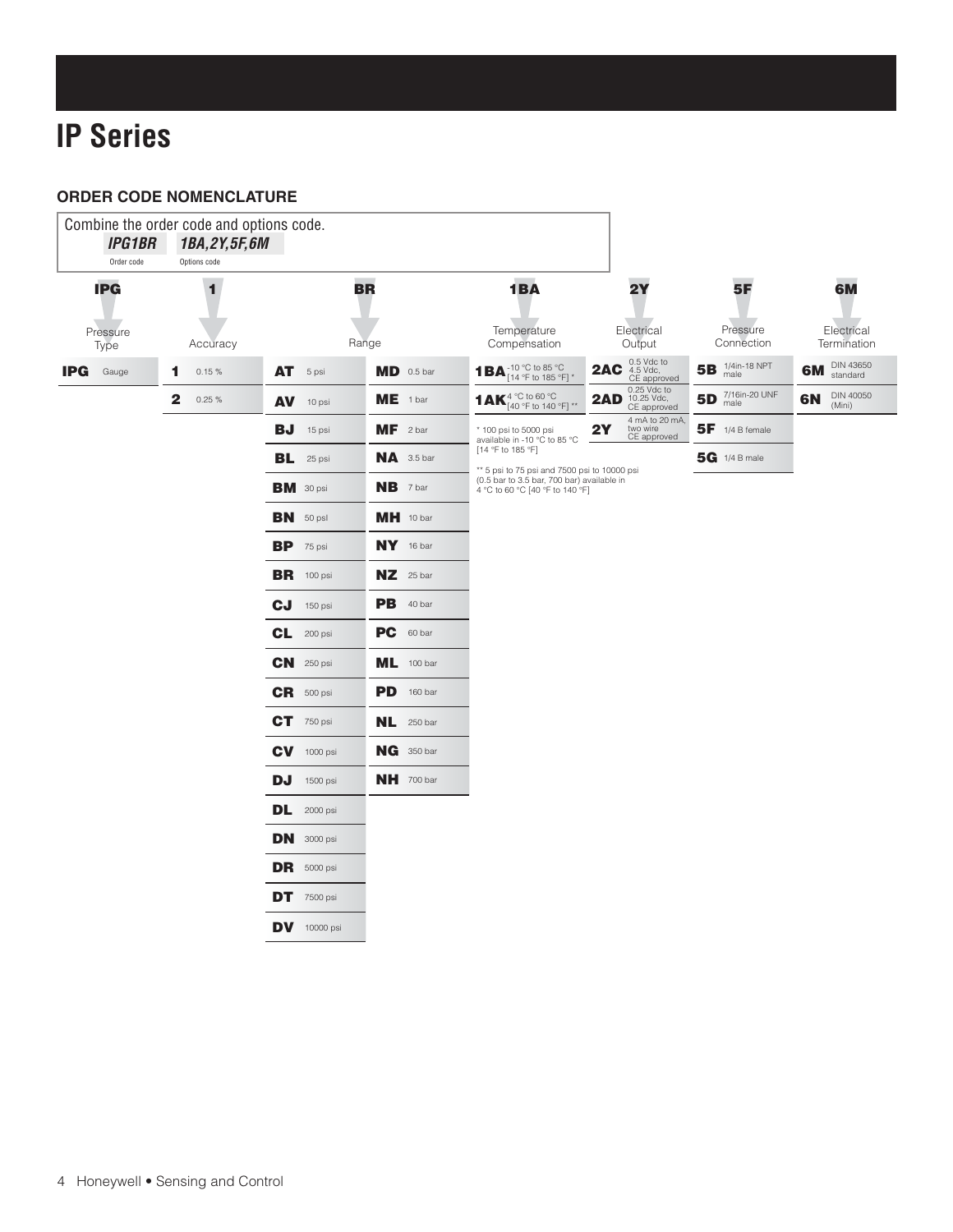### **Honeywell**

### Industrial Pressure Sensor Platform

#### **ORDER CODES**

| Order<br>code    | <b>Description</b>       |
|------------------|--------------------------|
| IPG1             | 0.15 % pressure accuracy |
| IPG <sub>2</sub> | 0.25 % pressure accuracy |

#### **RANGE CODES**

| <b>Range Code</b> | <b>Available ranges</b> |
|-------------------|-------------------------|
| <b>AT</b>         | 5 psi                   |
| AV                | 10 psi                  |
| <b>BJ</b>         | 15 psi                  |
| <b>BL</b>         | 25 psi                  |
| <b>BM</b>         | 30 psi                  |
| <b>BN</b>         | 50 psi                  |
| <b>BL</b>         | 75 psi                  |
| <b>BR</b>         | 100 psi                 |
| CJ                | 150 psi                 |
| <b>CL</b>         | 200 psi                 |
| CN                | 250 psi                 |
| CR                | 500 psi                 |
| <b>CT</b>         | 750 psi                 |
| CV                | 1000 psi                |
| <b>DJ</b>         | 1500 psi                |
| <b>DL</b>         | 2000 psi                |
| <b>DN</b>         | 3000 psi                |
| <b>DR</b>         | 5000 psi                |
| DT                | 7500 psi                |
| <b>DV</b>         | 10000 psi               |
| <b>MD</b>         | 0.5 <sub>bar</sub>      |
| <b>ME</b>         | 1 bar                   |
| <b>MF</b>         | 2 bar                   |
| <b>NA</b>         | 3.5 <sub>bar</sub>      |
| <b>NB</b>         | 7 bar                   |
| MH                | 10 bar                  |
| <b>NY</b>         | 16 bar                  |
| <b>NZ</b>         | 25 bar                  |
| PB                | 40 bar                  |
| PC                | 60 bar                  |
| <b>ML</b>         | 100 bar                 |
| PD                | 160 bar                 |
| <b>NL</b>         | 250 bar                 |
| <b>NG</b>         | 350 bar                 |
| <b>NH</b>         | 700 bar                 |

**OPTION CODES**

| <b>Available</b><br><b>Ranges</b>         | 5 psi, 10 psi, 15 psi, 25 psi, 30 psi, 50 psi, 75<br>psi, 100 psi, 150 psi, 200 psi, 250 psi, 500 psi,<br>750 psi, 1000 psi, 1500 psi, 2000 psi, 3000 psi,<br>5000 psi, 7500 psi, 10000 psi, 0.5 bar, 1 bar,<br>2 bar, 3.5 bar, 7 bar, 10 bar, 16 bar, 25 bar, 40<br>bar, 60 bar, 100 bar, 160 bar, 250 bar, 350 bar,<br>700 bar |
|-------------------------------------------|----------------------------------------------------------------------------------------------------------------------------------------------------------------------------------------------------------------------------------------------------------------------------------------------------------------------------------|
| <b>Temperature</b><br><b>Compensation</b> | <b>1BA.</b> -10 °C to 85 °C [14 °F to 185 °F] *<br><b>1AK.</b> 4 °C to 60 °C [40 °F to 140 °F] **                                                                                                                                                                                                                                |
| <b>Electrical Output</b>                  | <b>2AC.</b> 0.5 Vdc to 4.5 Vdc, CE approval<br>2AD. 0.25 Vdc to 10.25 Vdc, CE approval<br><b>2Y.</b> 4 mA to 20 mA, two wire, CE approval                                                                                                                                                                                        |
| <b>Pressure</b><br><b>Connection</b>      | <b>5B.</b> 1/4 in-18 NPT male<br><b>5D.</b> 7/16 in-20 UNF male<br><b>5F.</b> $1/4$ B female<br><b>5G.</b> 1/4 B male                                                                                                                                                                                                            |
| <b>Electrical</b><br>Termination          | 6M. DIN 43650 standard<br>6N.<br>DIN 40050 (mini)                                                                                                                                                                                                                                                                                |

\* **100 psi to 5000 psi** available in -10 °C to 85 °C [14 °F to 185 °F]

\*\* **5 psi to 75 psi** and **7500 psi to 10000 psi** (0.5 bar to 3.5 bar, 700 bar) available in 4 °C to 60 °C [40 °F to 140 °F]

#### **PIN OUTS**



| DIN 40050 (Hirschmann),<br>4-pin | DIN 43650, 4-pin |
|----------------------------------|------------------|
| <b>Regulated</b>                 |                  |
| $1.$ ) + Power                   | $1.$ ) + Power   |
| $2.) + Output$                   | $2.$ ) + Output  |
| 3.) Common                       | 3.) Common       |
| 4.) NC                           | 4.) NC           |
|                                  | <b>Current</b>   |
| $1.$ ) + Power                   | $1.$ ) + Power   |
| $2.$ ) + Output                  | $2.$ ) + Output  |
| 3.) NC                           | 3.) NC           |
| 4.) NC                           | 4.) NC           |

Note: Ranges > 1000 psi and 100 bar - end users should take appropriate steps to ensure safety with respect to pressure port attachment.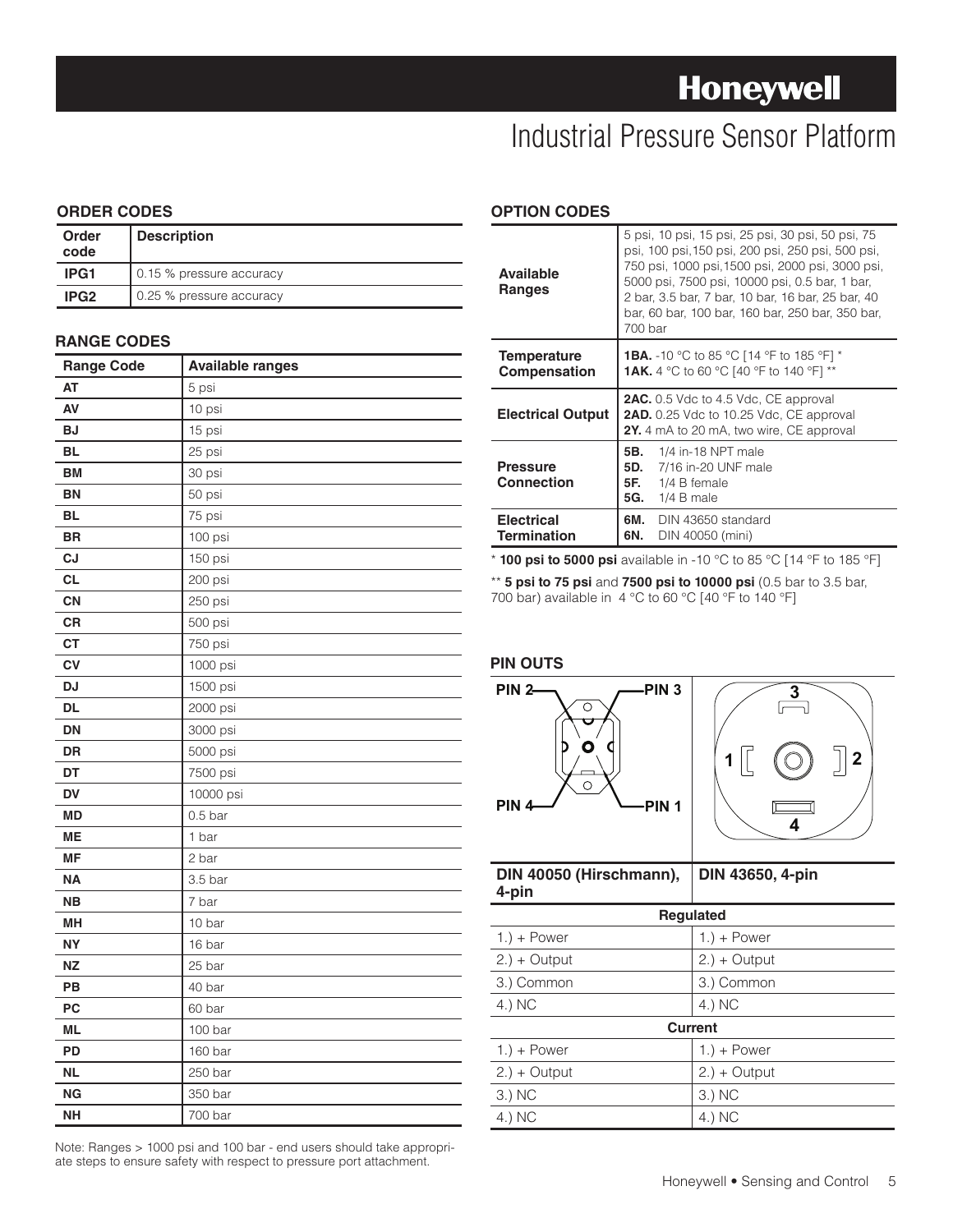### **IP Series**

**FIGURE 1. MOUNTING DIMENSIONS (FOR PRESSURE RANGES 100 PSI TO 5000 PSI)**



 $.670$